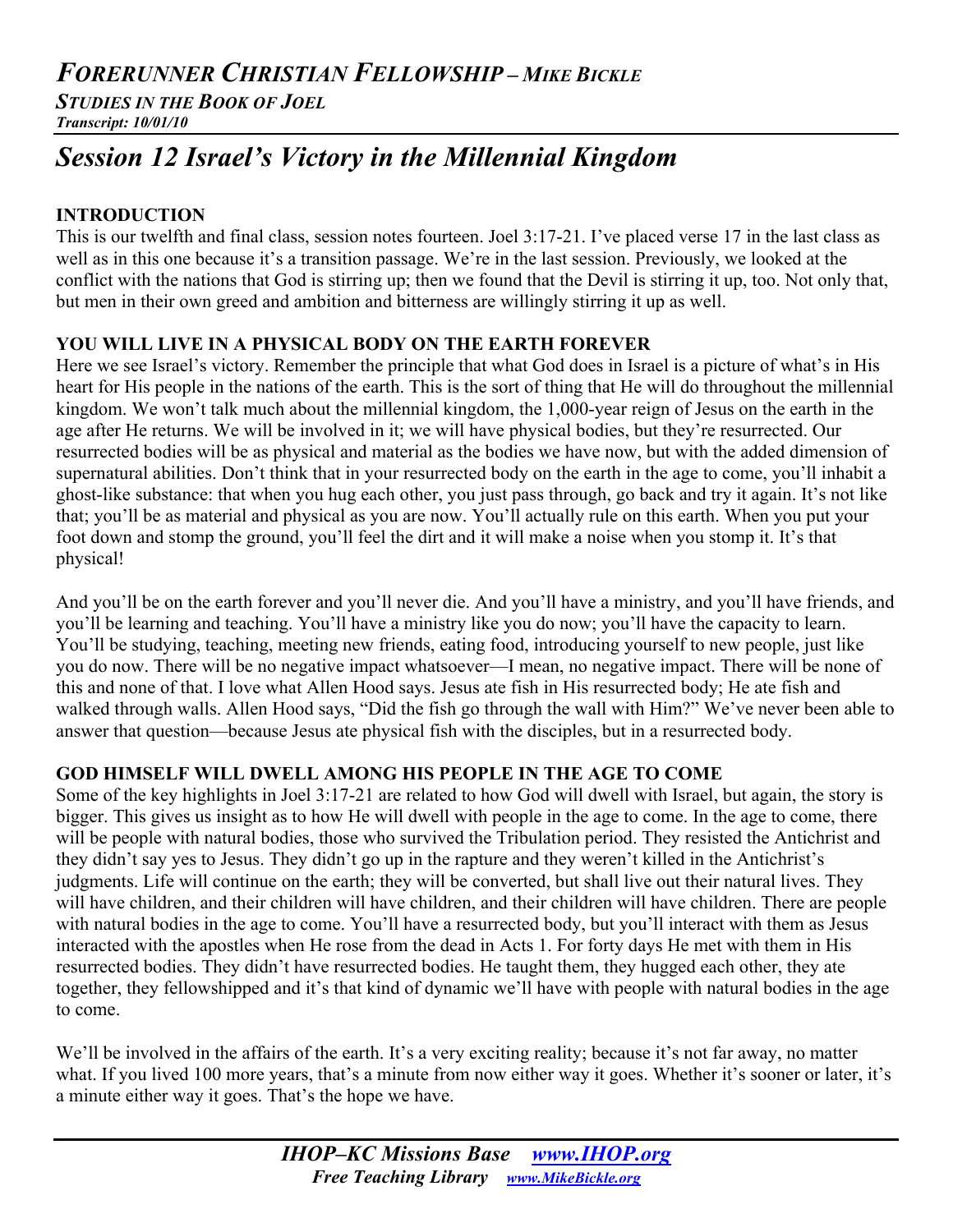# **THEY WILL ALL KNOW THE LORD, FROM THE LEAST TO THE GREATEST**

"So you shall know that I am the Lord your God" (Joel 3:17). In other words, "Israel, you will now be saved as a nation." The whole nation will know the Lord. It's more than just knowing the Lord; they will have intimacy with the Godhead. They won't just serve the Lord, they'll actually know Him. They will have dynamic family relationship. We'll be sons and daughters of the Father, and collectively we'll be the Bride of Christ, which has nothing to do with boyfriend and girlfriend relationships. What it means is that He will share His heart and we'll be in full partnership with Him in governing the earth, in a deep connectedness at the heart level. "You shall know the Lord your God": "You shall know that I am the Lord your God" and "You shall know Him" are both ideas presented over and over in the prophets. This is more than serving God, but you will know that He's your God. Israel will be saved as a nation.

### **JESUS WILL DWELL IN MOUNT ZION, AND JERUSALEM SHALL BE HOLY FOREVER**

But it's more than that. Jesus will dwell "in Zion My holy mountain," (Joel 3:17), literally on the physical mountain in Israel. He will live there; His throne of glory will be literally set up as a man. He's fully God, but He's fully Man, literally on a throne on Mount Zion, in the city of Jerusalem in the millennial kingdom. "Then Jerusalem shall be holy" (ibid). Currently Jerusalem is a sinful city, and has been for generations. "No aliens shall ever pass through her again" (ibid)—there will be no hostile, foreign armies.

"It will come to pass in that day that the mountains shall drip with new wine, the hills shall flow with milk, and all the brooks of Judah shall be flooded with water" (Joel 3:18)—instead of being in drought. "A fountain shall flow from the house of the Lord and water the Valley of Acacias" (ibid). Those are the Acacia trees just outside Jerusalem.

# **"JUDAH SHALL ABIDE FOREVER, AND JERUSALEM FROM GENERATION TO GENERATION"**

"Egypt shall be a desolation, and Edom a desolate wilderness" (Joel 3:19). This is during the Tribulation judgments. Egypt ends up with tremendous blessing in Isaiah 19, and tremendous status in the world in the millennial kingdom. Egypt and Edom will come under the judgments of God in the Great Tribulation because of the violence they committed against the people of Judah: "for they have shed innocent blood in their land" (ibid). They shed it not only in the land of Israel, they killed the Jews in their own homelands, in Egypt and Edom. Edom is, loosely speaking, the land of Jordan today.

"But Judah shall abide forever" (Joel 3:20). Jerusalem is the city, Judah is the surrounding area—the county or province, to speak. Most of you know that. Jerusalem is the city, and Judah is the area. It's like a county, but bigger. That's not what they call it in terms of our geography here. "Judah shall abide forever, and Jerusalem from generation to generation" (ibid). The reason that's so big is because Jerusalem and Judah have been on the verge of annihilation so many times. In the Great Tribulation, those final three and a half years, they will go to the very edge of annihilation. The prophet says, "Don't worry, they won't be destroyed; as a matter of fact, they'll live under the favor of God forever and forever and forever. They'll make it; God's plan will work. No matter how close it gets, God's promises will come to pass."

Yet this promise is even bigger than Judah and Jerusalem. That principle is true in your life. There can be times when it looks like you're at the very edge and it's over. I tell you, if you say yes to the Lord, God will make a rebound, a recovery, and a reinstating of His blessing on your life. That's what Judah and Jerusalem are a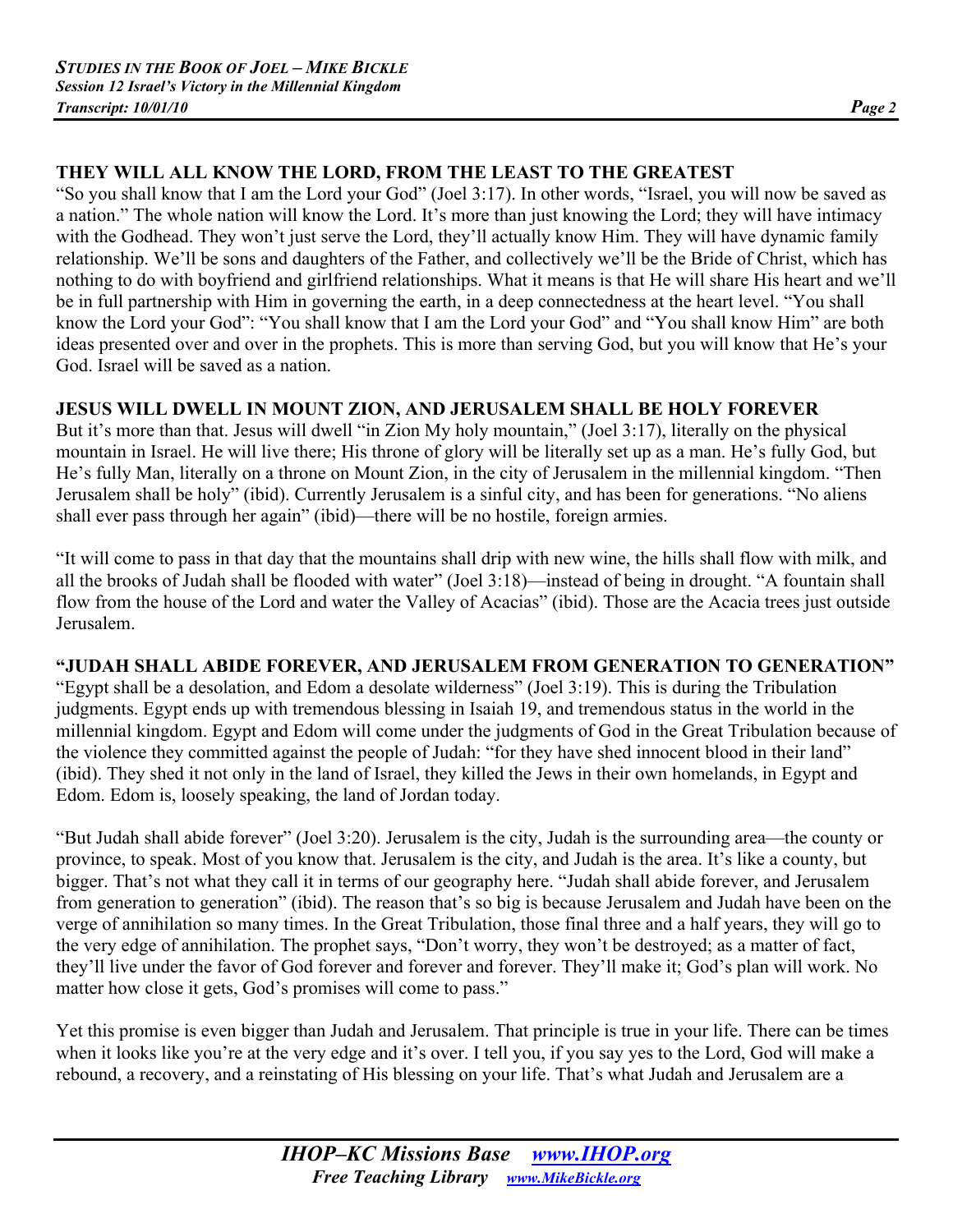picture of. If Jerusalem could be so wicked and on the verge of extinction, and then end up in such favor and blessing and security, then that's an insight into how God deals with human beings.

# **"I WILL ACQUIT THEM OF THE GUILT OF THEIR BLOODSHED"**

"For I will acquit them of the guilt of their bloodshed, whom I had not acquitted; for the Lord dwells in Zion" (Joel 3:21). Jesus in Matthew 23:35-38 gives this most heavy statement to the city of Jerusalem. He says in effect, "O Jerusalem, you will be guilty of all the blood of all the martyrs in the whole world." I'm paraphrasing, but it's this huge statement in which He assigned Jerusalem with bloodguilt. He said, "You're guilty of My blood and the blood of all the martyrs throughout history."

Yet now it's a reversal: "You will be acquitted of the bloodguilt that the Messiah pronounced over you in Matthew 23:35-38." He says, "You were not acquitted, but only for a season." That's why they had been through so many judgments. He says, "Now I live in the city, the land is cleansed, you are My people, and the bloodguilt is answered. You have accepted the blood offering of My life; therefore the price is paid and the bloodguilt that was on you when you rejected My atonement is no longer on you—because as a nation you have accepted My blood atonement. Now there is One who pays for your sin." What a powerful statement is being made there.

### **THE HEART OF LIFE IS GOD'S RELATIONSHIP WITH THOSE HE LOVES**

Roman numeral I. I went through that to give you the feel of where the passage is going. It starts off in verse 17, "You shall know that I am the Lord your God, dwelling in Zion My holy mountain. Then Jerusalem shall be holy, and no alien shall ever pass through her again" (Joel 3:17).

Paragraph A, at the heart of this, what God wants them to know is that He wants the knowledge of God to flow between them. God wants more than servants; He wants them to know, "I am your God, and you will know Me, and I you. I want relationship."

Paragraph B. Jesus will literally dwell in Zion in the millennial kingdom. Incidentally, in Zechariah 14:2, which we've looked at several times, we see that Jerusalem is surrounded by all the nations. Remember Zechariah 14:2: "The nations captured her" (paraphrased). They captured the city. Here Jesus wins it back; He has captured the city and He rules it forever. When Jerusalem is surrounded, we can take this statement and tell them with certainty, "Yes, you're captured, but only temporarily. There's the Captain of the armies of heaven. He's going to come and win the city back and live in it forever and pay the price for your sin with His own blood. Now you don't have to pay the price for your sin with your blood anymore by being under the judgment of God."

This is the greatest privilege that a city could have. There's nothing like it. "The Son of God lives in your city forever? What?" What an amazing reality. This is one reason why the Devil is waging a battle against Jerusalem: because it's the city of the great King. From the very beginning, the Lord chose the city of Jerusalem to govern the earth and to bring His throne from heaven down to the earth, to the city of Jerusalem. That's why there's so much conflict over this city.

# **JERUSALEM, THE EPICENTER OF RIGHTEOUS LAWS AND WAYS**

Paragraph C. "Then Jerusalem shall be holy" (Joel 3:17). Why will Jerusalem be holy? Why? Number one, the presence of God will be in the city. The presence of God will be in all the cities of the earth to some measure,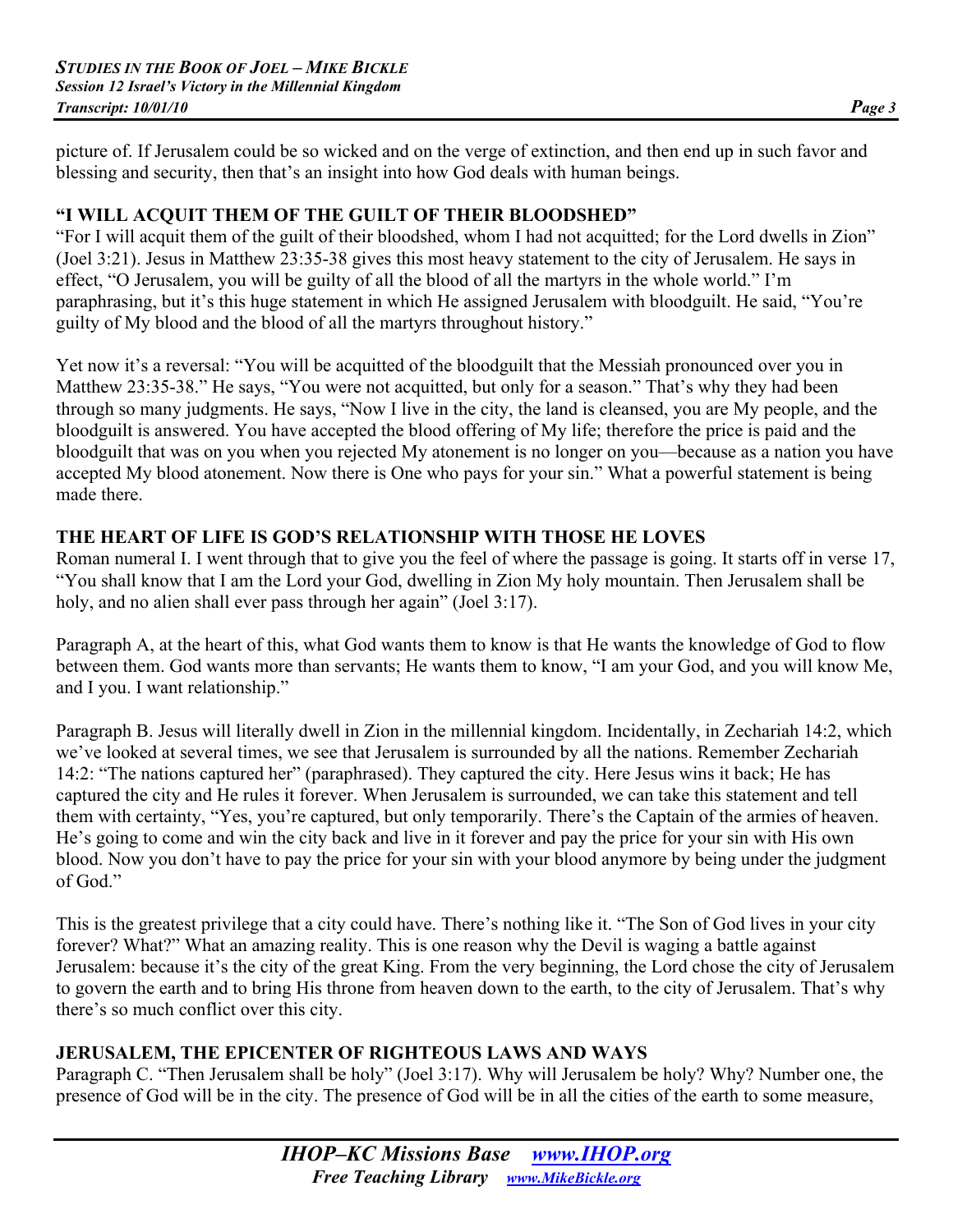but in Jerusalem in an unprecedented way. The leaders of the earth will journey to Jerusalem in the age to come. They'll learn the laws at the international conferences in which Jesus is the key note speaker in all the main sessions. They'll go back home with their syllabus and establish the laws in every realm of life: not just in the legal system, but in the economy, in the education, in the media; whatever they learn in Jerusalem from Him, they'll go back and in all the seven spheres of society establish it in their own place. Jerusalem will be the epicenter of righteous laws and ways.

### **THE CITY OF DREAMS, THE ETERNAL CITY, WILL BE ESTABLISHED IN JERUSALEM**

Not only that, there will be holy gatherings—*convocations* is the term used in the Bible. A convocation is when they gathered from all around for a holy purpose. Those convocations will take place in Jerusalem, the great, global feasts where the leaders of the nations will come and worship Jesus and have worship sets. Can you imagine the worship? Because there will really be worship with instruments and all that. Can you imagine what the worship sets will be like? Jesus is leading the ministry time and the teaching. He picked the worship team and the songs. That's a serious worship gathering. The city will be filled with holy people; everyone who lives in the city of Jerusalem will be radically committed to holiness and purity. It will be the city of cities; it will be the dream city. The city that all the nations have dreamed about will be fulfilled in that city.

### **THE REDEMPTION WILL SURPASS HER FAILURE, HER DEFILEMENT AND SIN**

Joel says, "Jerusalem shall be holy." We look at Jerusalem now: Jesus called Jerusalem, a harlot. Isaiah called Jerusalem a city of harlots, and the prophets throughout history proclaimed, "You're a harlot city, a city of murderers. You're an evil city, a wicked city." No matter how bad Jerusalem has become at different times, we can always say with the certainty of the Word of God, "The redemption will surpass your failure, your defilement and sin."

The same principle is true in our lives. No matter how far we went out, because no one has gone out farther than Jerusalem has gone out in darkness and sin. "She shall be holy." There's recovery. I can look at this and think of Jerusalem. I could apply this to every city of the earth that will call on the name of the Lord. If this is what God does to a city, this is what God has in His heart to do to people. He will do it for you; He will do it for your friend. Even for that one person who is so far gone, I tell you, there can be a recovery.

# **NO MORE SHALL FOREIGN ARMIES INVADE AND POSSESS THE HOLY CITY**

It says that there will be no aliens, paragraph D. No aliens shall pass through. At first, because the aliens would be Gentiles, you think, "Wait a second, I'm a Gentile! I was hoping to hang out a little in Jerusalem. I can't ever pass through?" He's not talking about Gentiles; He's talking about foreign armies. There will be no invasion, no military occupation. That's what it's talking about. The Bible makes it clear that the Gentiles will pass through Jerusalem, many, many times.

# **THERE WILL BE NO RAIN ON THE FAMILIES THAT REFUSE TO TRAVEL TO JERUSALEM**

As a matter of fact, if you look at paragraph E, God tells us in Zechariah 14:17, "It shall be that whichever families of the earth"—of the Gentiles—"do not come up to Jerusalem to worship the King, the Lord of hosts"—Jesus—"on them there will be no rain" —there will be no rain on that nation. This isn't just a hypothetical warning. There will be some people in the Millennium, people with natural bodies—those with resurrected bodies will never sin, so this isn't speaking of them. The nations will go on for another 1,000 years with natural bodies. They'll have children, their children will have children, they'll have school systems and the whole bit. You, with your resurrected body, will be interacting with cities and nations. Jesus says some saints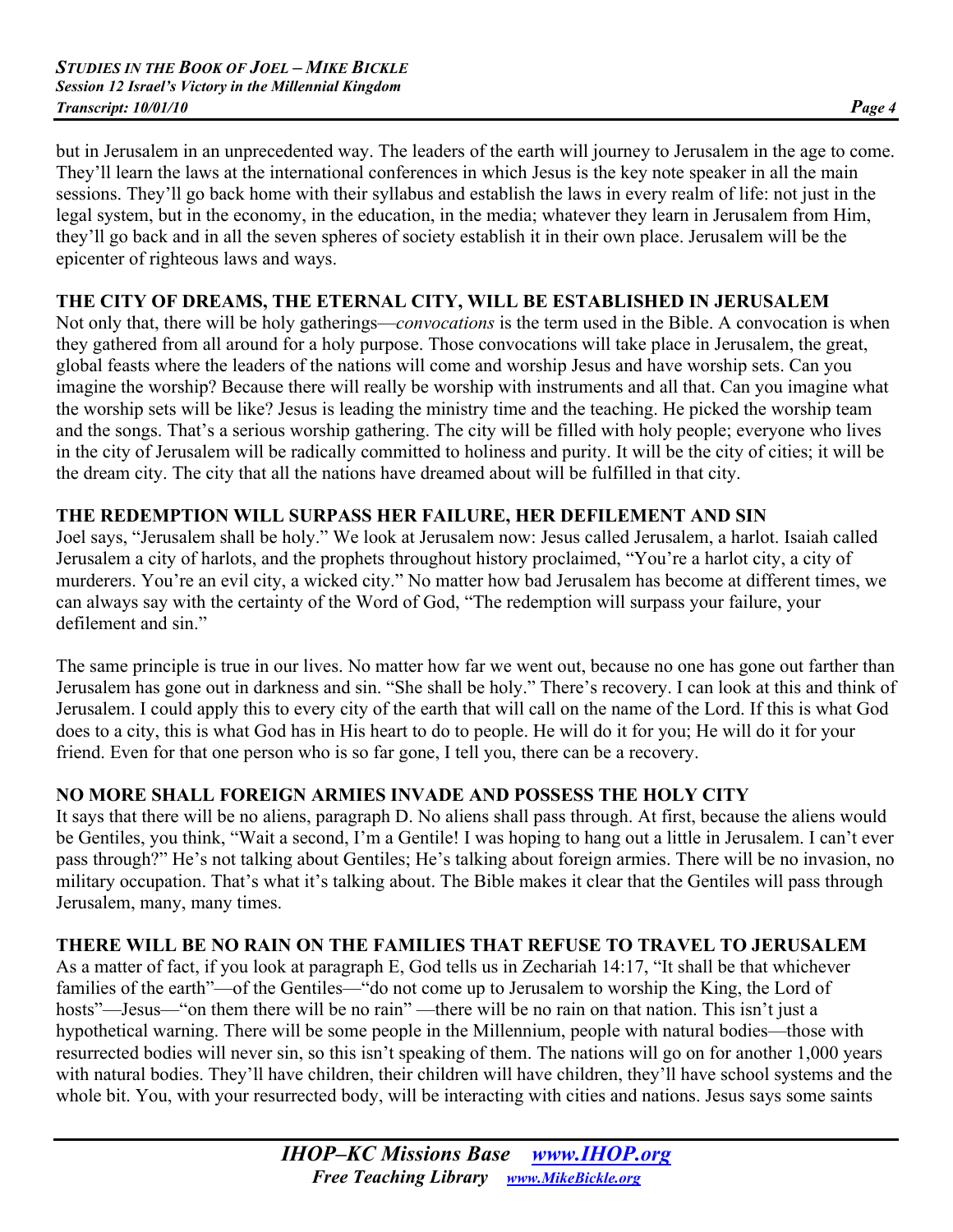will rule them. They won't rule them disconnected from the people who have natural bodies, but in partnership. That's happening now in a different way. Right now there are angels and demons over cities and nations. Those angels are dynamically involved, and there's a conflict between the angels and demons. The only difference is that they're in the spiritual realm and we can't see them. In the age to come, the demons will be in prison. Angels and the saints with resurrected bodies will be openly seen. Those angels are here right now, but we don't see them. They're involved in the government of cities. If we pray, they're more involved; if we don't pray, the demons are more involved. Those personalities are involved over natural leaders. The reality of supernatural beings engaging in government in relationship with natural beings has been happening throughout all human history; that's not a new idea. The new idea is that the veil lifts and those natural leaders will be able to see the angels and the saints with resurrected bodies.

# **THE PEOPLE OF THE NATIONS WILL KNOW, LOVE, AND WORSHIP THE LORD**

But there are some people with natural bodies who haven't died yet, who don't have a resurrected body, but who love Jesus and are born again. They're born in sin; they have to get saved, but all the nations will get saved. In the environment of the earth at that time, there will be no pornography; there will be no drunkenness; there will be no this, that, and the other. There will be purity in the laws and society worldwide. People will still have sinful hearts and still have to choose the Lord, and the nations will in a dynamic way. In a very dramatic way, the vast majority, if not all, will say yes to the Lord. They'll still have pride in their heart and they'll still fall into sin and get tempted and need forgiveness and have to live in discipline. They'll talk to you and say, "What was it like when you had a natural body?" You'll literally be involved in ruling the nations by training them in righteousness. You'll even use your own story. You won't just rely on verses from the Scriptures; you'll actually tell them your own story. That's how I see it. Whatever is true, whatever you found to be true in your life is what you'll use to rule the nations: the testimony of what you experienced when you had a natural body and had to appropriate the grace of God.

I went way off the subject on all that, but it was fun. In Zechariah 14:17, we see that there will be some families of the earth who will say, "You know what, we don't want to go to Jerusalem. It's a long way away; we don't want to go all the way there for the worship festival at the Feast of Tabernacles."

The Lord says, "Well I think you do. Remember, I'm the Genesis 1 God. I'm a man, but I'm still God. I have power over the sun. Remember that transition time? The Great Tribulation, the sun, the stars, remember how I had power? I still have that power. If you don't come, if it's not a priority to you, there will be no rain in your geographic area." You can be sure that whatever families are holding out, they'll figure out who they are. Some people aren't going to like it if there's no rain in their area. There really is a dynamic relationship between obedience and the physical realm. Of course that relationship is true even now: When nations obey, there are physical blessings that hit nations. Yet it will be even more pronounced in the millennial kingdom.

# **"THE MOUNTAIN OF THE LORD'S HOUSE SHALL BE ESTABLISHED"**

The point I'm really making isn't all that—it's that the Gentiles will pass through Jerusalem. I went way off the subject. Here in Isaiah 2, we read that the Lord's house shall be established (Isaiah 2:2). That's the temple of the Lord; it will actually be built in the millennial kingdom. "All nations shall flow into it" (ibid). Many people will come, because out of Zion, or Jerusalem, will come forth the laws—the ways of God for government, for police enforcement: because there will be policemen, there will be law enforcement. Just like in society now, there will be the manifestation of sin. But it will be far lower and the standard of what's required will be far higher. We will have education, economics, media, transportation, sports, gardening, agriculture, science, media, just as we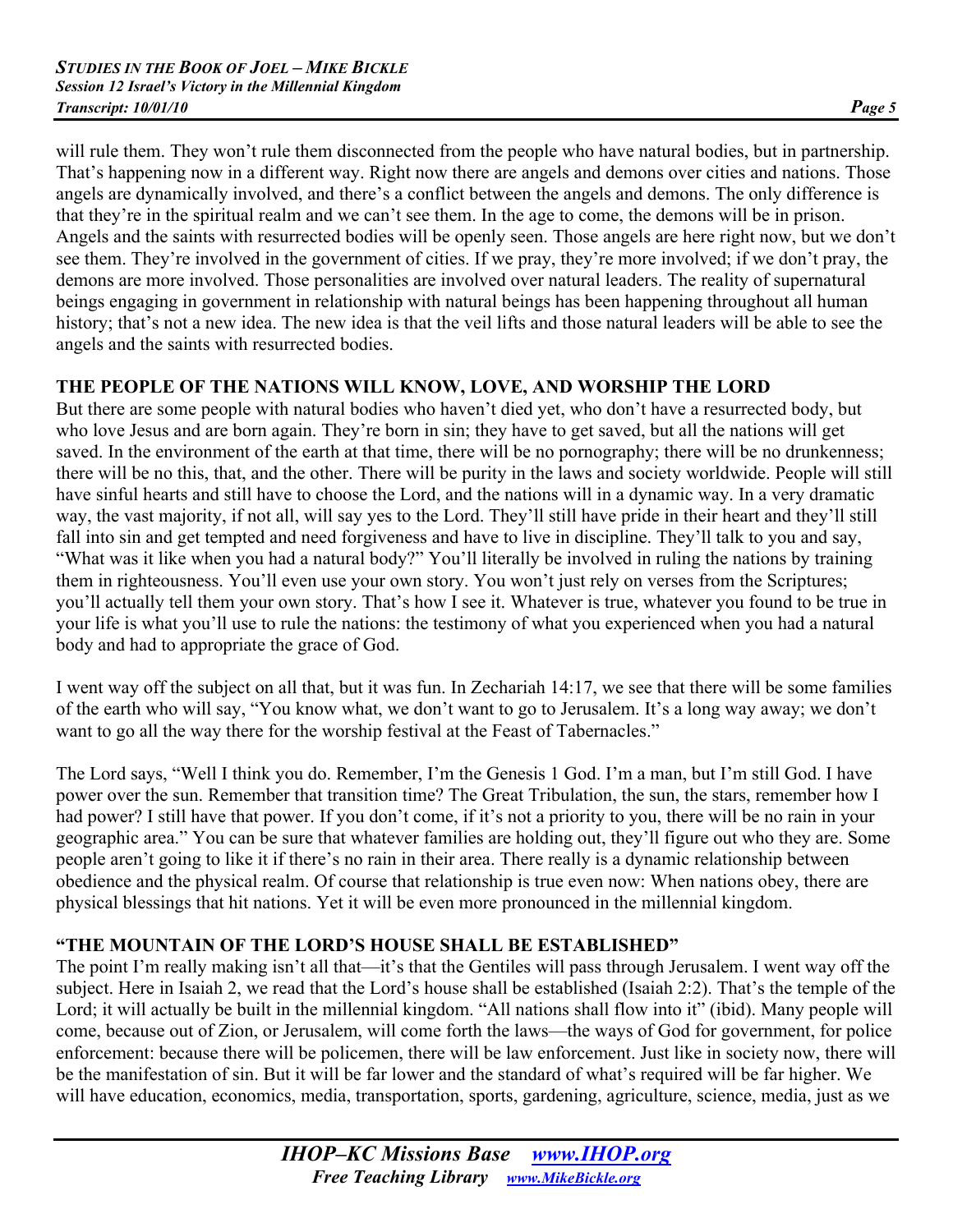do now. Only think, where will we be with technology 500 years into the millennial kingdom with Jesus teaching us about technology? Where are we going to be in twenty, thirty, forty years? Where will it go when the demons are out of the way and there's righteousness and creative wisdom flowing? In terms of people with resurrected bodies, where is technology going? Who knows? All I know is that the Gentiles will flow to the city of Jerusalem to get that information; that's the point I'm making.

# **SUPERNATURAL BLESSINGS ON THE AGRICULTURE AND LIVESTOCK OF ISRAEL**

Top of page 142. Roman numeral II. Joel 3:18. Now Joel points to the agricultural blessing. He only highlights two dimensions of the agriculture, along with the livestock, in the whole realm of farming and food industry, so to speak. Whatever is true of these two categories would be true of the whole realm of food, and whether it's the cattle, whether it's the milk, whether it's the wine, whether it's the fruit trees, whatever the case, it's still true. "It shall come to pass in that day, that mountains shall drip with new wine" (Joel 3:18). Hills will flow with milk, and all the brooks of the Judah shall be flooded with water. "A fountain shall flow from the house of the Lord"—the temple in which Jesus has His throne—"and shall water the valley of Acacias" (ibid).

# **AN ABUNDANCE OF THE MILK-PRODUCING ANIMALS THAT GRAZE ON THE HILLS**

Paragraph A, Joel is prophesying the supernatural blessing on the agriculture and livestock in Israel. This dimension will happen worldwide as well. Israel is a prototype of the type of blessings God will be releasing. Remember, what God does in that age in fullness, He will do in part now. We know it's in His heart to bless these areas. Of course the reason it will go to this degree is because Jesus personally lives in the land. There will be no demonic interference; all the demons are in prison. What he's saying is that there will be exceptionally large grape harvests in the mountain regions. "The mountains shall drip with wine." Joel describes them as dripping: he means the production of the new wine will be so abundant; that's what it's talking about. He's using poetic language to say, "The grape harvest will be so dynamic on those mountain vineyards that it could be said it's flowing with wine." He doesn't mean it's flowing down the mountain in an open way. He's using poetic language to talk about the abundance of the grape harvest, but all the other types of harvests as well; *grapes* are just an example of that. Joel made the same point when he said the hills will flow with milk. He's talking about milk-producing animals like cattle and sheep. They will multiply at such a level, instead of having diseased flocks that are infertile, they will produce quickly and create a huge supply of milk. That's what he's talking about: those milk-producing animals that graze on the hills. There will be unusual quantities of milk, which means the livestock, the agriculture, all of it will be blessed of God. The other hundred areas that Joel could have picked out will be under the blessing of God as well.

Paragraph B. Amos made a similar point in Amos 9. He said, "Behold the days are coming… when… the mountains shall drip with sweet wine, and all the hills shall flow with it" (Amos 9:13). Don't think of it as dripping; think of it as the vineyards being exceptional in their productivity. That's what Amos is talking about, agricultural blessing.

# **THE BROOKS OF JUDAH WILL FLOW WITH WATER, AND DROUGHT WILL BE NO MORE**

Paragraph D. The brooks of Judah will flow with water. That's a powerful reality. We don't think much in this moment in this hour of history here in America about drought, because there's modern technology that stirs and transports water. However, drought, I believe, is going to affect this nation and the nations of the earth. Drought will be a problem technology cannot solve. Modern technology has reduced the peril of drought because of storage and transportation of water, etc., but in Israel's day and even today, they have a greater problem with water supply than many other nations. In their history, the brooks of Judah were often dry because of drought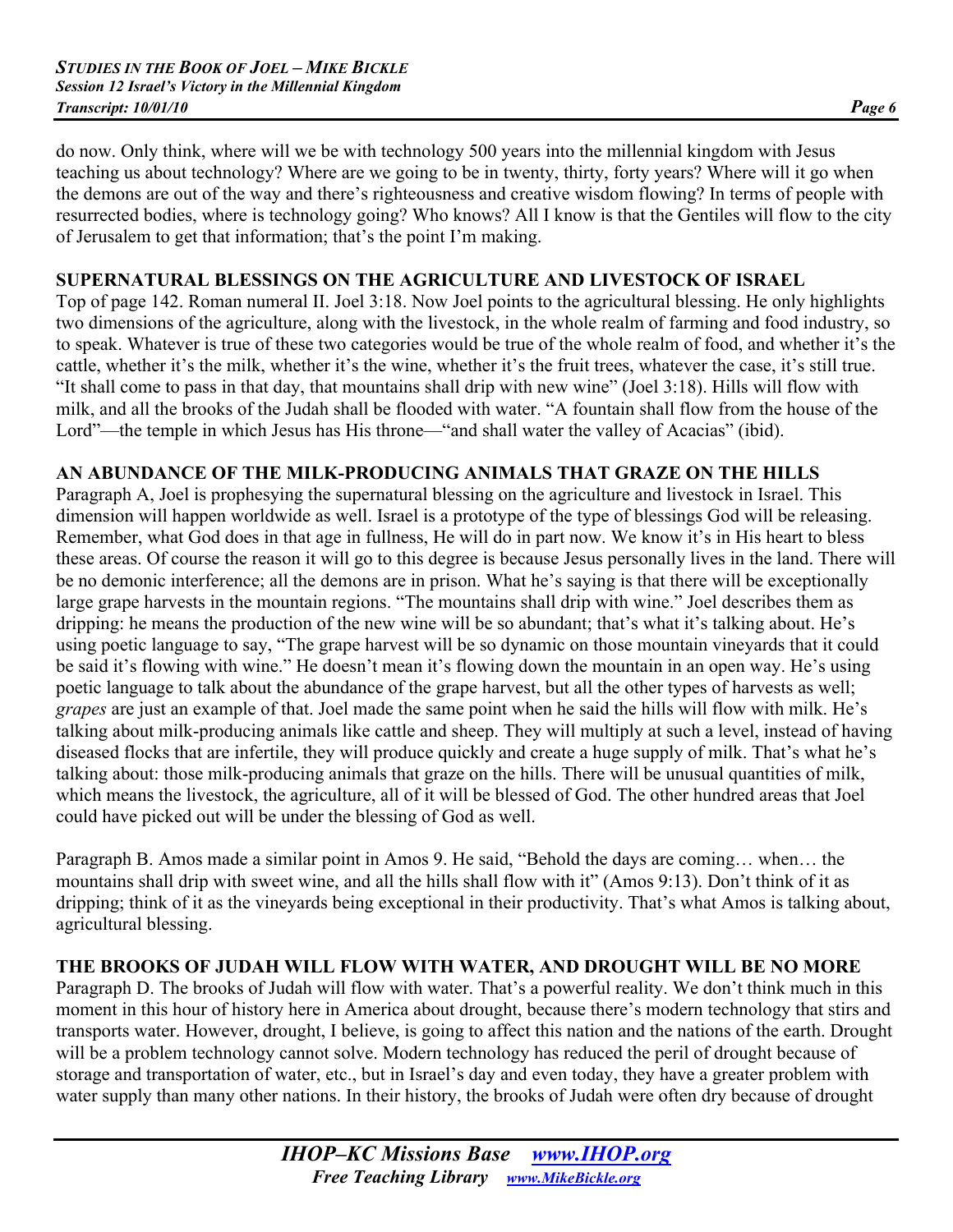because of judgment. What Joel is saying is, there won't be drought. This was a huge problem that the people faced regularly, and they would die. If you had a drought in those days, you died. like in other parts of the earth, particularly Africa, where people really do die of starvation because there's famine, there's disease, there are all kinds of things that come with a drought.

Paragraph E. This will be particularly important because in the final three and a half years, and even in the years before, as the birth pangs get more intense, there will be troubles in the water and agriculture, etc., in the area of Jerusalem and Judah. Look at what John says happens in that day. "They"—the two witnesses—"have power to shut heaven, so that no rain falls" (Rev. 11:6)—for three and a half years. They're in Jerusalem and they do to Jerusalem what Elijah did. Because when Elijah was in Israel, he commanded the heavens and the rain stopped for three and a half years. It was a picture of what would happen at the end of the age. The two prophets will do the same thing. There are so many water problems going on in Israel during this period. Even when that drought is occurring, the prophetic Church can say, "Hang in there, because in a moment there will be an abundant water supply when the source of life Himself comes and lives in that city."

Another thing is that the water supply will be defiled by poison and by blood in the trumpets: In the third trumpet and in the third bowl the water will become poisoned or turned to blood. This is literal. Pure water will be a major issue, because for the final three and a half years of natural history, the water will be disrupted. People will still be able to drink, but it will be hard and it won't be an issue that they can just take for granted. It will be a blessing to have clean water in that hour.

# **"A FOUNTAIN SHALL FLOW FROM THE HOUSE OF THE LORD"**

Let's go to the top of page 143. Paragraph I. Joel said this: "A fountain shall flow from the house of the Lord and water the valley of Acacias" (Joel 3:18). A fountain of water will flow from the Jerusalem temple. Typically water flows from a well or from a river, but Jesus is going to build a temple. It says in Zechariah 6:12-13 that He Himself will build it. I don't know how a man with a resurrected body does that. Does He get people to hammer it? Because it will be a temple that has both a supernatural and a natural dimension to it on the earth. It will be the most glorious building ever built and it will be built under His leadership. It says in Zechariah 6:12 that He will build the temple at the very beginning of the millennial kingdom. He won't wave His hand and produce it; it will be built. That's the way He likes to lead the earth, through the partnership of His people obeying Him, and then anointing them to do it. This building will be the most dynamic building in history. This natural building will have a supernatural quality. Jesus' throne of glory will be in that building. We're talking about the eternal God. He's the uncreated God who became a man, there on His throne of glory. In Matthew 19:28 and 25:31 Jesus called it the throne of His glory. It's a pretty dynamic throne. It's not just a throne with some expensive gold adorning it; it's called the throne of glory. I don't know what's involved with it, but it's pretty intense. There will be a supernatural water supply coming out of that throne. It will water the Valley of the Acacias, which is right next to the city in the Kidron valley. But, as we shall see, it will reach out far beyond that.

# **"IN THAT DAY… LIVING WATERS SHALL FLOW FROM JERUSALEM"**

Paragraph J. Zechariah talks about this water. This water has a supernatural quality; it's natural but it has a supernatural quality as well. "And in that day it shall be that living waters shall flow from Jerusalem" (Zech. 14:8). We know it flows from the temple of Jerusalem, from Jesus' throne. It's related to that living water that flows from the throne of God in heaven; because in heaven, in the New Jerusalem, the water of life flows out of the throne through the city. In the millennial kingdom, down here on the earth, there will be a supernatural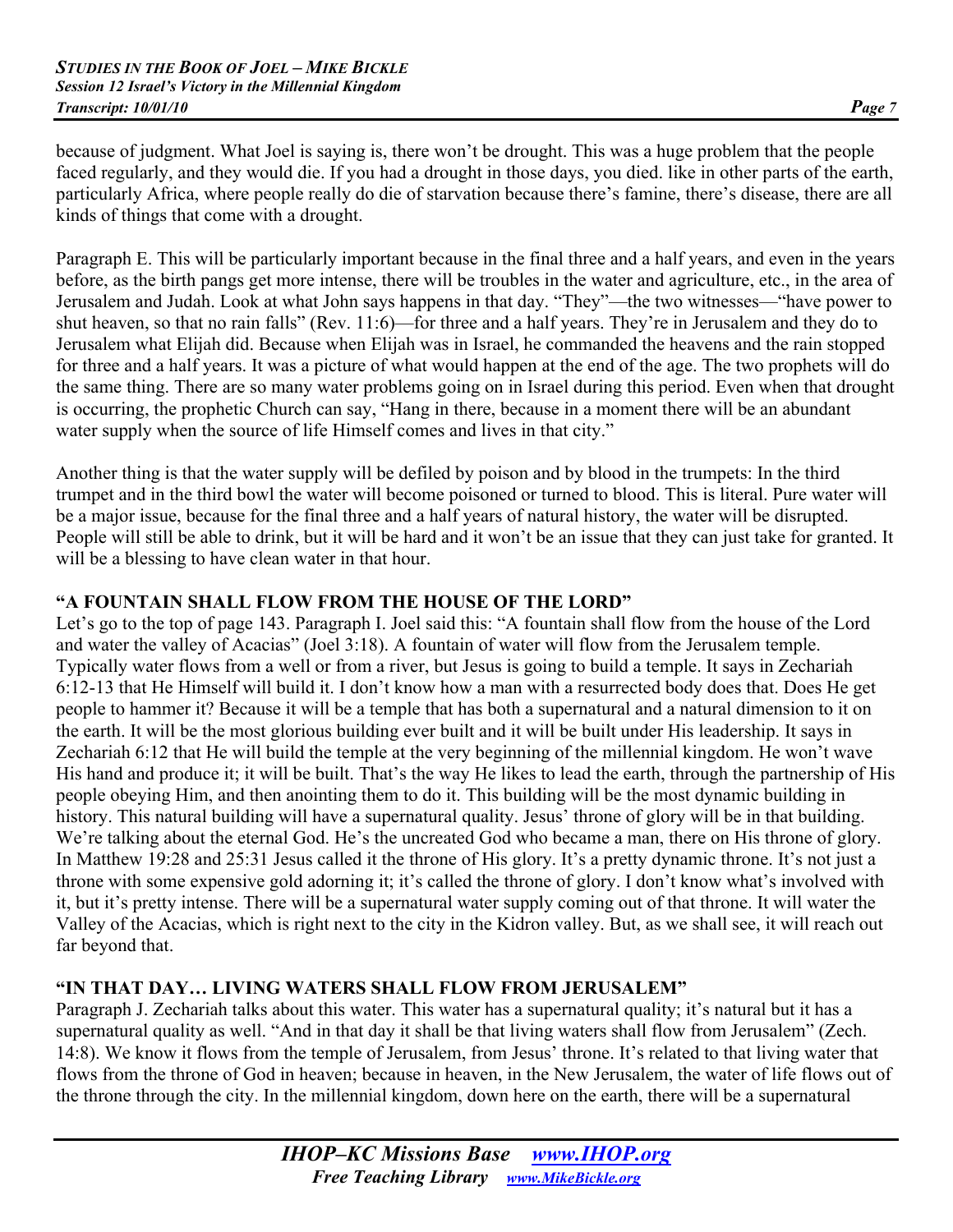quality in the water that comes out of the temple of the throne of God. There's a bit of mystery to it; we don't know how it works, we just know that it happens. In that day there will be living water, or water with a property of life that's unusual, the ability to impart life and to bring life. "Living waters shall flow from Jerusalem, half of them toward the eastern sea and half of them toward the western sea" (ibid). Half of it will flow toward the Dead Sea; the other half will flow toward the Mediterranean Sea. When that water flows to the sea, it heals the sea and everything in the sea. That's good water!

### **LIVING WATER WILL FLOW INTO THE DEAD SEA AND RESTORE IT TO PLENTIFUL LIFE**

Look at Ezekiel 47, the famous passage that many of us have read through the years. This is the passage where the water flows in the millennial kingdom. It's talking about actual, physical water that has a supernatural quality to it, flowing from Jesus' throne to the earth. First it goes through the land of Israel, but it affects the earth.

Ezekiel says in verse 1, "There will be water flowing from under the threshold of the temple" (Eze. 47:1, paraphrased).

Then this angel says to Ezekiel, "This water will flow toward the eastern region and enter the Dead Sea. When that water reaches the Dead Sea, the stagnant dead water of the sea will be healed" (Eze. 47:8, paraphrased). This new water will heal the old water. "It shall be that every living thing that moves, wherever the rivers go, will live" (v. 9, NKJV). It will create life. "There will be a very great multitude of fish"—again, this is natural fish—"because these waters go there; for they will be healed, and everything will live wherever the river goes" (ibid). This is physical water with a supernatural quality to it.

# **THE RIVER WHOSE STREAMS MAKE THE GLAD THE CITY OF GOD**

It goes on and on. My point is that in telling you what Joel is talking about, he only gives a sentence. He says, "A fountain shall flow from the house of the Lord," which means the temple. That fountain will go out, but Zechariah and Ezekiel go far beyond and develop that river in a far greater way. The point I want you to see is that this river is real; it's not figurative. You'll read some commentaries that say it's symbolic, and no, it's a real river. That river of life flows from the throne right now up in heaven in the New Jerusalem. The New Jerusalem is coming down to earth. Jesus' throne will have water flowing out of it.

The reason that's so exciting is because it tells us more about how dynamic this Man is and how great His plan is to restore the whole earth. When I read this, it just makes me like Him more. I read this and say, "You're so awesome: You're brilliant, You're powerful, You're scary, You're cool, You're everything. Look at You." That's what these verses do to me. It's not just me; if you look at Psalm 46:5, there's a river that will make everyone glad. I'm not the only one who's glad! Everyone will be glad when they understand the power of this river and the Man from whom this river comes, the Man who is responsible for this river. When it says, "There is a river whose streams make glad the city of God" (Ps. 46:5), that's talking about the Ezekiel 47 river that Joel says comes out of the house of God. It's not figurative; it's a real temple.

# **RESTORATION OF EGYPT AND DESTRUCTION PROPHESIED ON EDOM**

Roman numeral III. What about the enemies? Joel only highlights two of the enemies. Because there are many, many nations that are enemies; they're different types of enemies. Egypt and Edom. Edom is in modern-day Jordan. During the Great Tribulation it will be a desolation, but so are Jerusalem and so are many nations of the earth. The Lord is saying that He will confront sin in whichever nation refuses to repent of it. There will be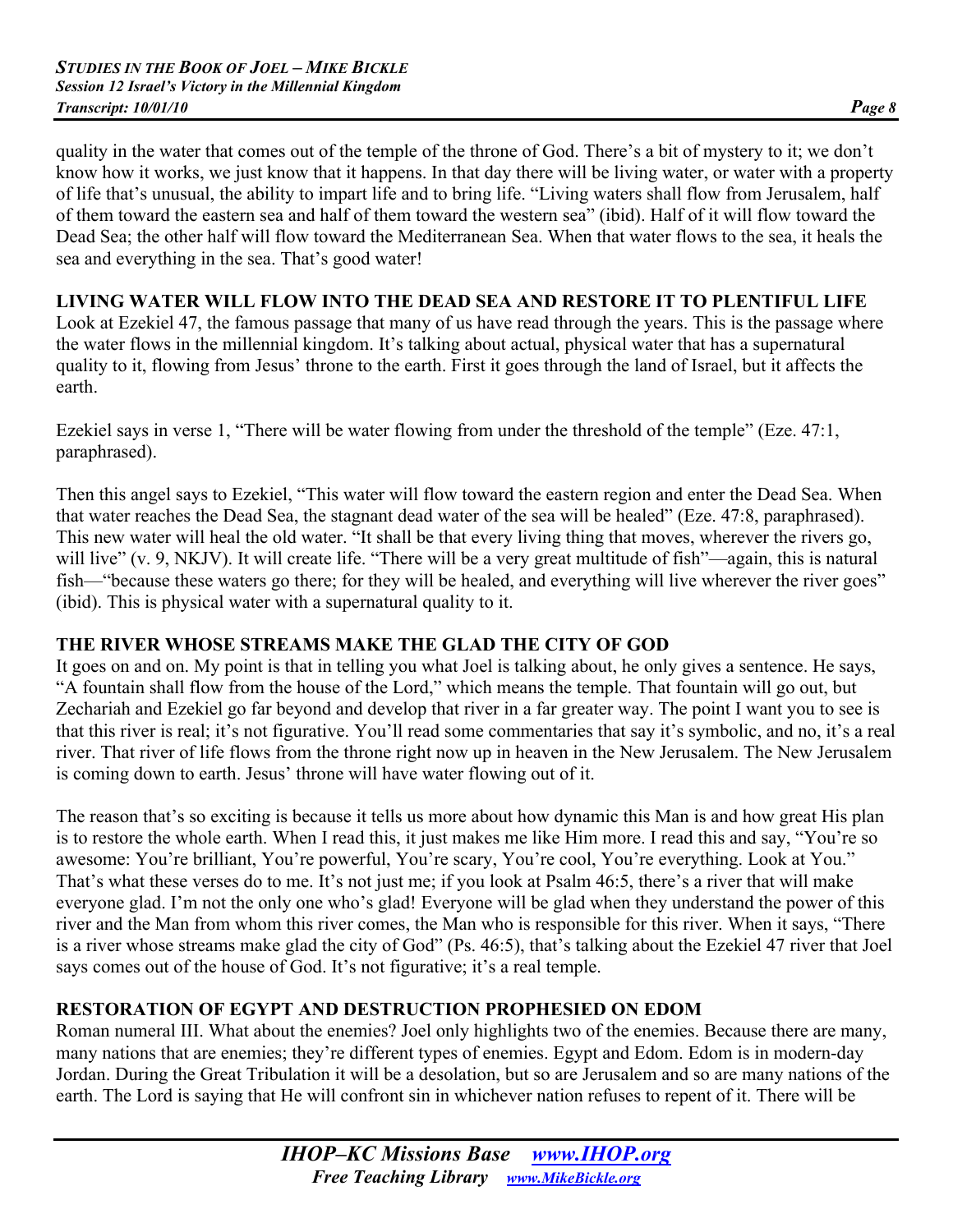national consequences for that nation. Egypt and Edom are very different. Egypt is a picture of a nation that resists the Antichrist. In Isaiah 19 and Daniel 11:43-44, Egypt says no to the Antichrist. The Egyptians don't want the Antichrist; they resist him, cause him trouble, and make him mad. Edom is in the favor of the Antichrist. These are nations in two very dramatically different categories. They both hated Israel throughout history. One of them resists the Antichrist and gets completely saved; that's Egypt. The other one, Edom, assists the Antichrist and is made totally desolate. It's two very different categories that Joel highlights here.

# **"BLOOD WILL HAVE BLOOD": THE CALAMITY THAT BLOODGUILT INCURS ON A NATION**

The reason that there's national desolation is because of bloodguilt. Bloodguilt is so serious. The nations don't take bloodguilt seriously. One of the reasons Israel has had 2,000 years of desolation is because of bloodguilt. They haven't received the atonement of the Only one who can offer it. At their national salvation, when the Lord returns, they finally receive His blood as a nation. They don't have to pay the judgment of their sin. Egypt will do the same thing. Edom doesn't do it. Edom isn't the whole nation of Jordan, just a part of it. Ancient Edom was only a section of modern-day Jordan. We don't know how far this judgment on Edom goes in the age to come. We don't know that. The real point that Joel is making is that bloodguilt really matters. God remembers the blood; blood has to be answered. The blood cries out from the ground.

Lou Engle has one of the best messages on bloodguilt I've ever heard. The reason Lou gives it is because America is in big trouble with God because of bloodguilt. It's terrifying to me that fifty million babies have been killed in America. This isn't OK; it's is a terrifying fact. Because the righteous and the unrighteous will be troubled; when there are both righteous and unrighteous people living in a nation, that nation will be shaken whenever there's bloodguilt at this level. I'm convinced that the Civil War was the fruit of the bloodguilt of the Americans against the African slaves. The Americans for 300 or 400 years, depending on how you trace it back, killed the slaves, or shed their blood, and God finally said, "America, the day is coming when you will answer in blood because you haven't cried out in repentance and asked for My blood to cover your national sins." There were great revivals. Many believers died in the Civil War. Both the righteous and unrighteous are troubled when a nation is shaken because of bloodguilt.

# **THERE IS NO CHANCE OF ESCAPING BLOODGUILT APART FROM THE BLOOD OF JESUS**

That's what Joel is saying: Bloodguilt has a memory. It doesn't go away, unless there's repentance and the claiming of the blood of Jesus. Our national government must face this reality, or trouble is coming. You never want to just conclude we're at that level, but maybe we're at the level where the trouble is already coming because of bloodguilt. I think there's already trouble in the land. I think we can lessen its impact by continuing to cry out against this.

Then we ask, "But what about Israel?" Because while Israel hasn't killed as many people, Israel has killed the holy people through history. Israel has killed the prophets. The other nations, as a rule, just killed ordinary people; they didn't kill the servants of the Lord on whom God specially put His Spirit, those who had been given a message to deliver from the Most High, but Israel did that. They killed the Messiah. The Lord says, "How far will the bloodguilt go? I will acquit a nation if they'll turn to Me. I will forgive her the bloodguilt. For a season, yea, for 2,000 years, I hadn't acquitted her, but now she is acquitted because she has accepted Me."

# **EDOM AND EGYPT WILL SHOW THE NATIONS THAT JESUS MUST BE OBEYED**

Paragraph A. Two of Israel's fiercest, most long-term enemies, Edom and Egypt. These nations are in two different categories completely. Their agriculture becomes desolate because of national sins, even though there